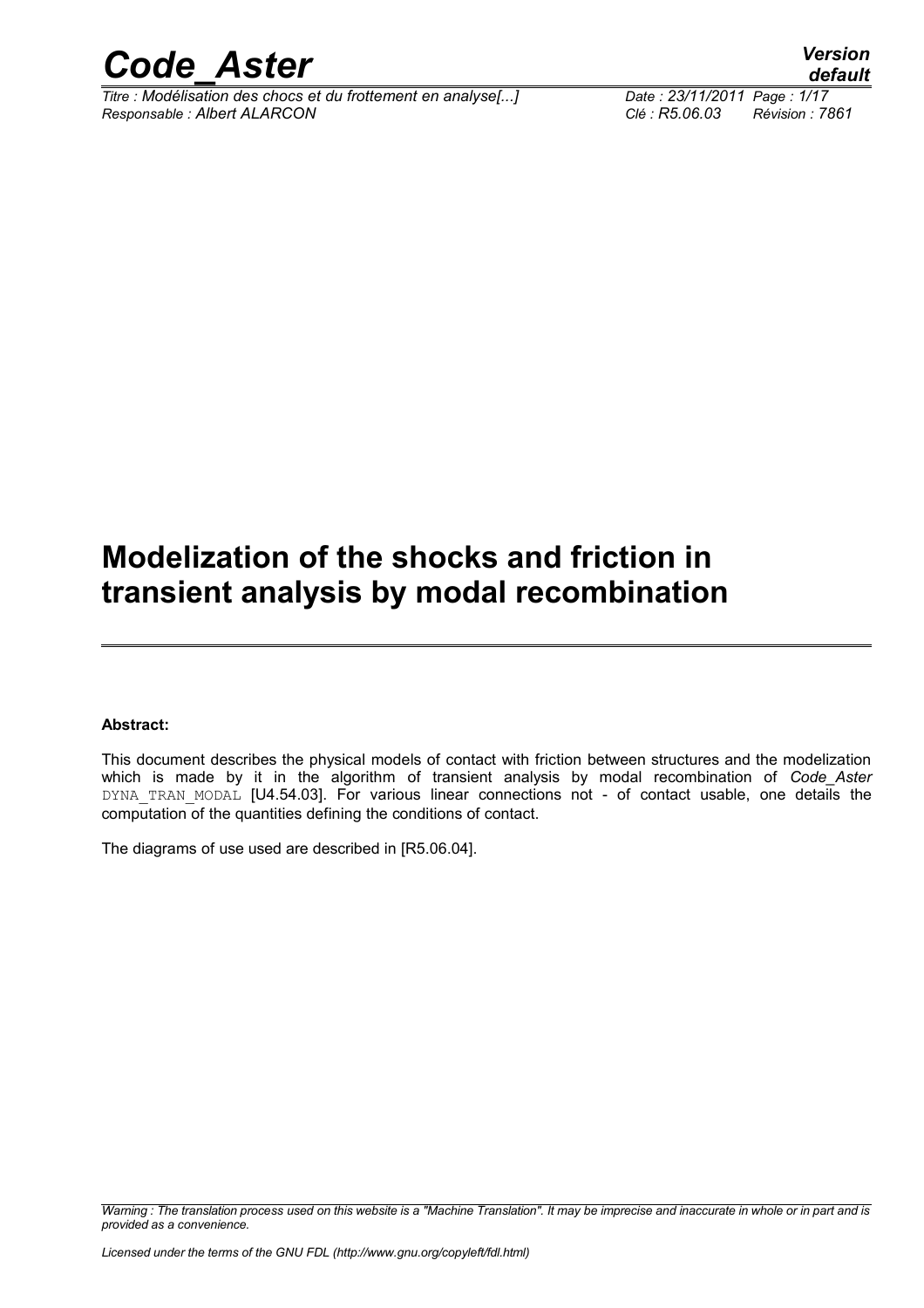# *Code\_Aster Version*<br>Titre : Modélisation des chocs et du frottement en analyse[...] Date : 23/11/2011 Page : 2/17

*Titre : Modélisation des chocs et du frottement en analyse[...] Date : 23/11/2011 Page : 2/17 Responsable : Albert ALARCON Clé : R5.06.03 Révision : 7861*

### **Contents**

| 3 approximate Modelization of the relations of contact between 2 structures by penalization 6.3.1 |  |
|---------------------------------------------------------------------------------------------------|--|
|                                                                                                   |  |
|                                                                                                   |  |
|                                                                                                   |  |
|                                                                                                   |  |
|                                                                                                   |  |
|                                                                                                   |  |
| 9.4.1.3 Connections of contact node on concave obstacle discretized by segments 10.4.2            |  |
|                                                                                                   |  |
|                                                                                                   |  |
|                                                                                                   |  |
| 5 Use of the localised nonlinear forces of shock and friction in modal recombination 13           |  |
|                                                                                                   |  |
|                                                                                                   |  |
| Definition of the local coordinate system for the conditions of contact 14.6.3                    |  |
|                                                                                                   |  |
|                                                                                                   |  |
|                                                                                                   |  |
|                                                                                                   |  |
|                                                                                                   |  |

*Warning : The translation process used on this website is a "Machine Translation". It may be imprecise and inaccurate in whole or in part and is provided as a convenience.*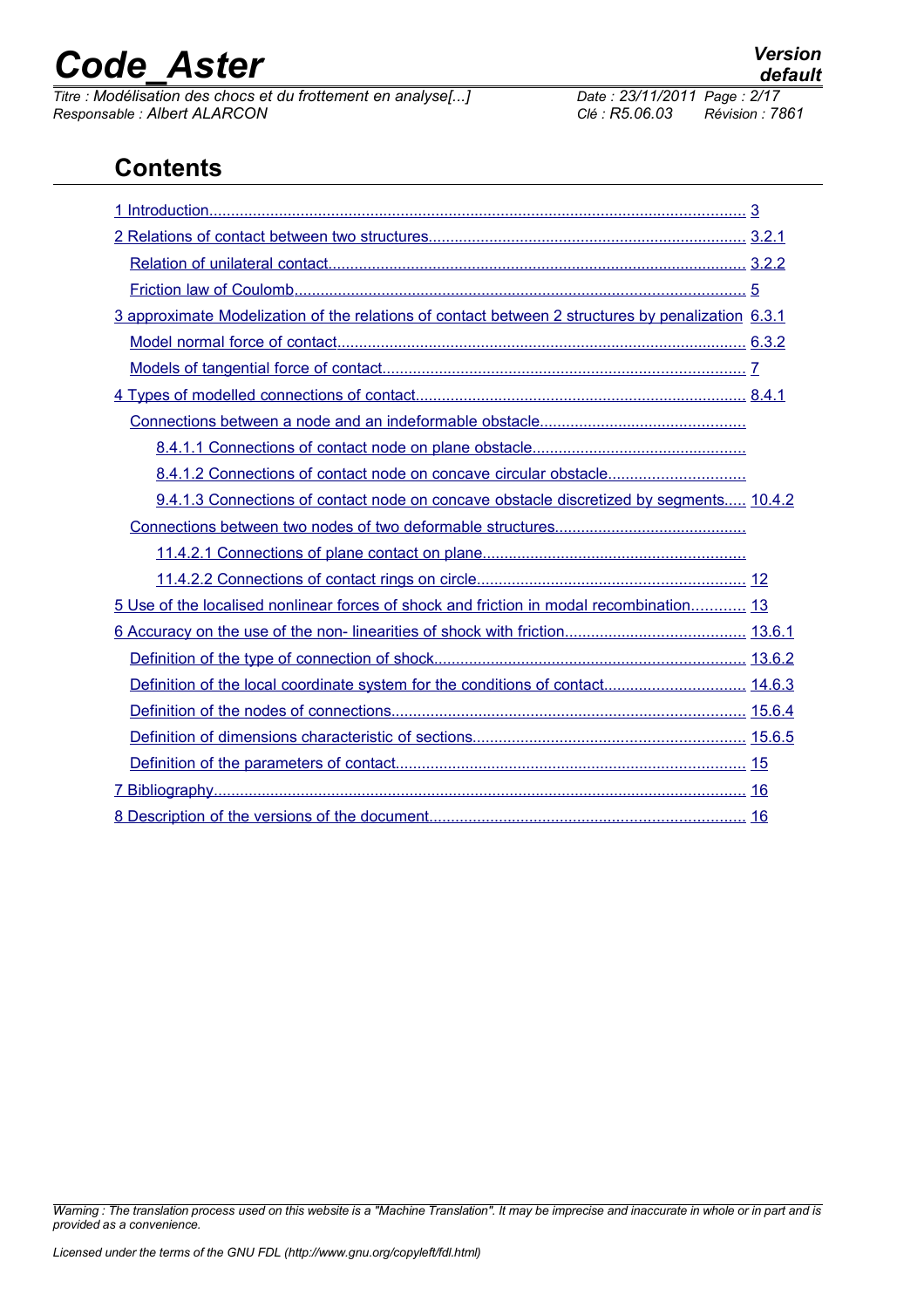*Titre : Modélisation des chocs et du frottement en analyse[...] Date : 23/11/2011 Page : 3/17 Responsable : Albert ALARCON Clé : R5.06.03 Révision : 7861*

### **1 Introduction**

<span id="page-2-0"></span>the problems of shock with friction which interest EDF relate to for example the modelization of tubular structure vibrations maintained by supports with clearances, or separated by clearances weak and thus being able to make contact. The tubes of the steam generators, the pencils of the control rods, the assemblies of fuel are examples of structures which one wishes to model vibrations.

The major consequence of vibrations in the presence of clearance is to cause shocks as well as friction between structure and its bearings or structures from where risks of wear. This document describes the type of non-linearities introduced by the presence of these clearances, as well as the modelization used to take them into account in the algorithm of modal recombination.

### **2 Relations of contact between two structures**

<span id="page-2-2"></span>Two relations govern the contact between two structures:

- the relation of unilateral contact which expresses the non-interpenetrability between the solid bodies,
- the relation of friction which governs the variation of the tangential stresses in the contact. One will retain for these developments a simple relation: the friction law of Coulomb.

#### **2.1 Relation of unilateral contact**

<span id="page-2-1"></span>Are two structures  $\,\varOmega_1^{}$  and  $\,\varOmega_2^{}$  . One notes  $\,\displaystyle d_N^{\,1/2}\,$  the normal distance between structures,  $\,\displaystyle F_{\,N}^{\,1/2}\,$  the normal reaction force of  $\Omega$  1 on  $\Omega$  2.

The model of the action and the reaction imposes:

$$
F_N^{2/1} = F_N^{1/2} \tag{6q 2.1-1}
$$



**Figure 2.1-a: Outdistance normal and normal reaction**

*Warning : The translation process used on this website is a "Machine Translation". It may be imprecise and inaccurate in whole or in part and is provided as a convenience.*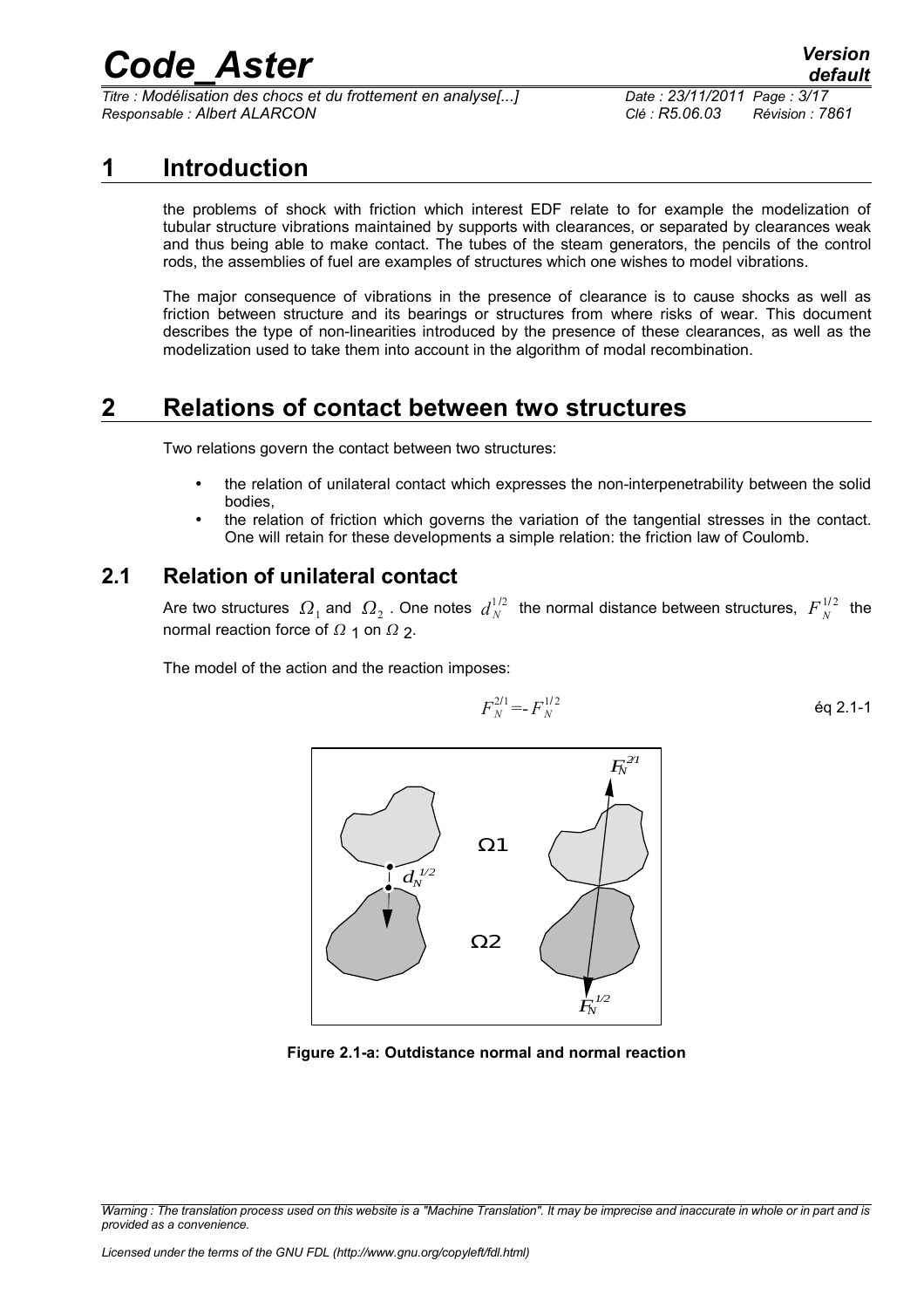*Titre : Modélisation des chocs et du frottement en analyse[...] Date : 23/11/2011 Page : 4/17 Responsable : Albert ALARCON Clé : R5.06.03 Révision : 7861*

*default*

the conditions of unilateral contact, still called conditions of Signorini [bib5], are expressed in the following way:

$$
d_N^{1/2} \ge 0
$$
,  $F_N^{1/2} \ge 0$ ,  $d_N^{1/2} \cdot F_N^{1/2} = 0$  et  $F_N^{1/2} = F_N^{1/2}$  *Eq 2.1-2*



#### **Figure 2.1-b: Graph of the relation of unilateral contact**

This graph translates a relation force-displacement which is not differentiable. It is thus not usable in a simple way in an algorithm of dynamic computation.

If one restricts the study with the case of a tubular structure in the presence of an indeformable support, one notes  $d$   $_{n}$  $\left|d$   $_{n}=d$   $_{N}^{1/2}\right|$  the normal distance to the support, and  $\ {F}$   $_{n}$  the reaction of this last (attention!  $F_{n} = F_{N}^{2/1} = F_{N}^{1/2}$  to see diagram below).

The statement of the conditions of normal contact, expressing the limitation of displacements due to the support is worth:

$$
d_n \ge 0 \quad , \quad F_n \le 0 \quad , \quad d_n \cdot F_n = 0
$$





*Warning : The translation process used on this website is a "Machine Translation". It may be imprecise and inaccurate in whole or in part and is provided as a convenience.*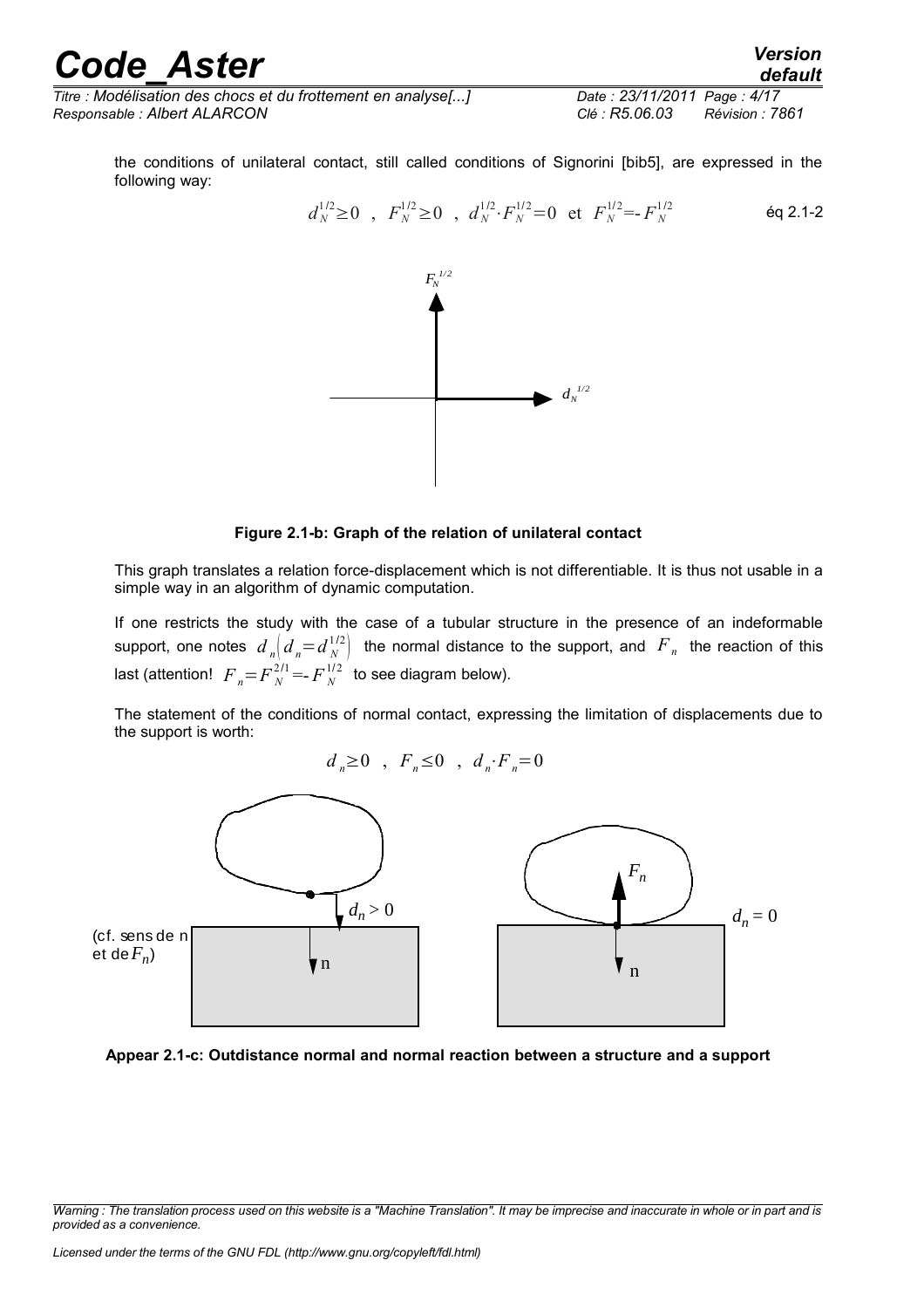*Titre : Modélisation des chocs et du frottement en analyse[...] Date : 23/11/2011 Page : 5/17 Responsable : Albert ALARCON Clé : R5.06.03 Révision : 7861*

#### **2.2 Friction law of Coulomb**

<span id="page-4-0"></span>the model of Coulomb expresses a tangential limitation the effort of  $\bm{F}^{1/2}_T$  tangential reaction of  $\bm{\varOmega}_1$ on  $\,\varOmega_2.$  Either  $\,\dot{\bm u}_T^{1/2}\,$  the relative velocity from  $\,\varOmega_1\,$  ratio with  $\,\varOmega_2$  in a point of contact and or  $\,\mu\,$  the coefficient of kinetic friction of Coulomb, one has [bib5]:

$$
s = ||\boldsymbol{F}_T^{1/2}|| - \mu \cdot \boldsymbol{F}_N^{1/2} \le 0 \quad , \quad \exists \lambda \, \boldsymbol{\dot{u}}_T^{1/2} = \lambda \, \boldsymbol{F}_T^{1/2} \quad , \quad \lambda \le 0 \quad , \quad \lambda \cdot s = 0 \qquad \qquad \text{Eq 2.2-1}
$$

and the model of the action and the reaction:



**Figure 2.2-a: Graph of the friction law of Coulomb**

the graph of the model of Coulomb is also nondifferentiable and is thus not simple to use in a dynamic algorithm.

If one restricts the study with the case of a tubular structure in the presence of an indeformable support, only the tangential stress  $\left. F_{\varUpsilon}^{2/1}\!=\!{F}_{\varUpsilon}\right.$  is used, the friction law is expressed in the following way:

$$
s = ||\boldsymbol{F}_T|| - \mu \cdot \boldsymbol{F}_N \le 0 \quad , \quad \exists \lambda \, \boldsymbol{\dot{u}}_T = \lambda \, \boldsymbol{F}_T \quad , \quad \lambda \le 0 \quad , \quad \lambda \cdot s = 0
$$

A current extension of the model of Coulomb, resulting from the experiment, consists in having two coefficients of kinetic friction: one for the dependancy, noted  $\mu_s$  , the other for the sliding, noted  $\mu_d$  , with  $\mu_s\!>\mu_d$  . One has then in phase of adhérenceet  $\|\bm{F}_{\bm{T}}\|\!\leq\!\mu_s\!\cdot\! F_{\scriptscriptstyle N}$  in phase of sliding  $||F_T|| = \mu_d \cdot F_N$ .

*Warning : The translation process used on this website is a "Machine Translation". It may be imprecise and inaccurate in whole or in part and is provided as a convenience.*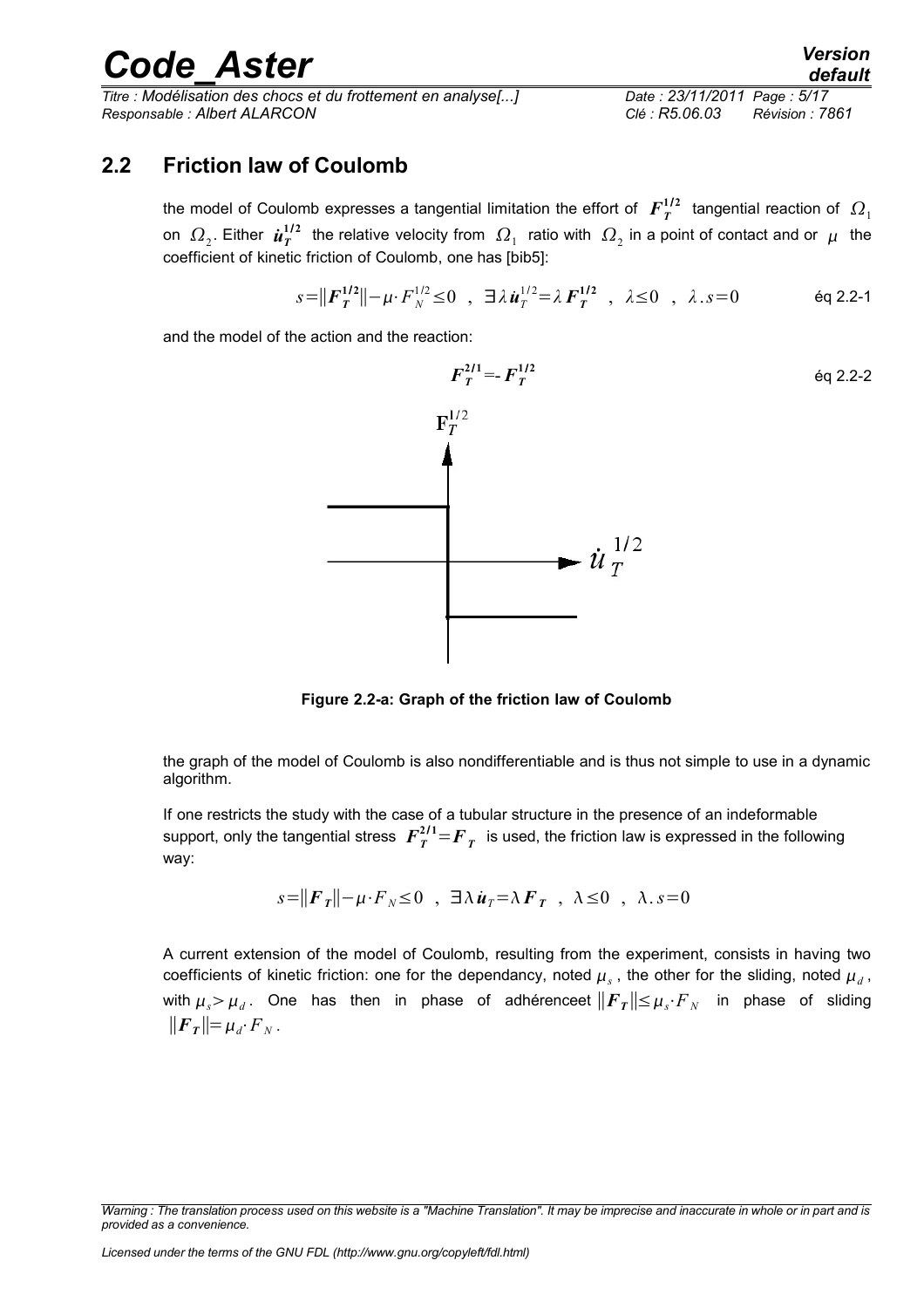*Titre : Modélisation des chocs et du frottement en analyse[...] Date : 23/11/2011 Page : 6/17*

# *Responsable : Albert ALARCON Clé : R5.06.03 Révision : 7861*

### <span id="page-5-1"></span>**3 Approximate modelization of the relations of contact between 2 structures by Model**

### **3.1 penalization of normal force of contact**

<span id="page-5-0"></span>the principle of the penalization applied to the graph of the figure [Figure 2.1-b] consists in introducing a univocal relation  $F_N^{1/2} {=} f_e \Big( {d}_N^{1/2} \Big)$  by means of a parameter  $\epsilon$  . The graph of  $f_\epsilon$  must tend towards the graph of Signorini when  $\epsilon$  tends towards zero [bib6].

One of the possibilities consists in proposing a linear relation enters  $d_N^{1/2}$  and  $F_N^{1/2}$  :

$$
F_N^{1/2} = \frac{1}{\epsilon} d_N^{1/2} \sin \frac{d_N^{1/2}}{N} \le 0 \quad ; \quad F_N^{1/2} = 0 \sin \theta \qquad \text{Eq 3.1-1}
$$

If one notes  $K_N = \frac{1}{2}$  $\frac{1}{\epsilon}$  called commonly "**stiffness of shock**", one finds the classical relation, modelling an elastic shock:

$$
F_N^{1/2} = K_N \cdot d_N^{1/2} \tag{6q 3.1-2}
$$

the approximate graph of the model of contact with penalization is the following:



to take account of a possible loss of energy in the shock, one introduces a "damping of shock"  $C_N$  the statement of the normal force of contact is expressed then by:

$$
F_N^{1/2} = K_N \cdot d_N^{1/2} - C_N \cdot u_N^{1/2}
$$

where  $|u_N^{1/2}|$  is the normal velocity relative from  $|\Omega_1|$  ratio to  $|\Omega_2|$ . To respect the relation of Signorini (not blocking), one must on the other hand check a posteriori who  $F_N^{1/2}$  is positive or null. One will thus take only the positive part  $\langle . \rangle^+$  of the statement [éq 3.1-3]:

$$
\langle x \rangle^+ = x \operatorname{si} x \ge 0
$$
  

$$
\langle x \rangle^+ = 0 \operatorname{si} x < 0
$$



*Warning : The translation process used on this website is a "Machine Translation". It may be imprecise and inaccurate in whole or in part and is provided as a convenience.*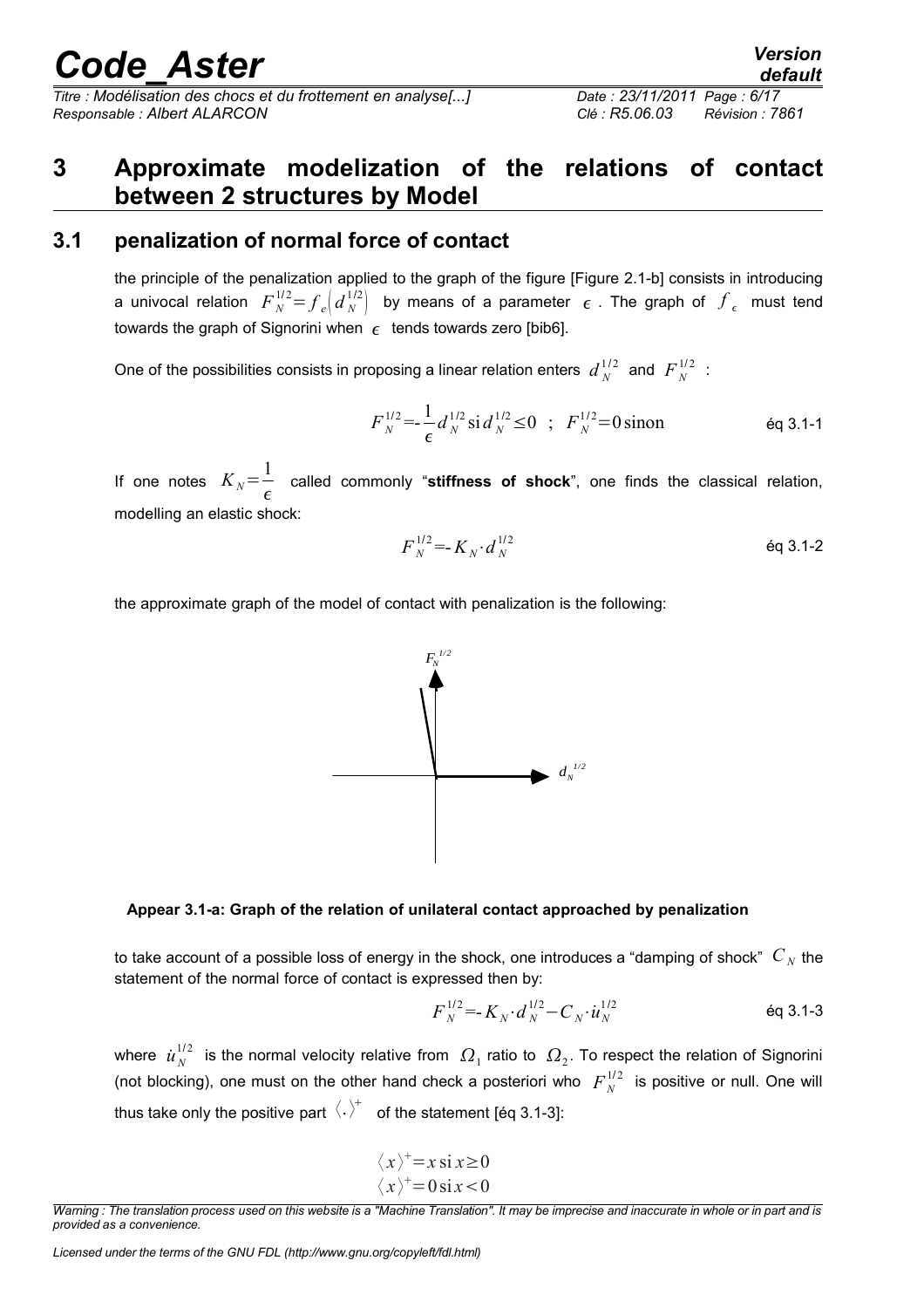*Titre : Modélisation des chocs et du frottement en analyse[...] Date : 23/11/2011 Page : 7/17 Responsable : Albert ALARCON Clé : R5.06.03 Révision : 7861*

### *default*

The complete relation giving the normal force of contact which is retained for the algorithm is the following one:

$$
\text{si } d_N^{1/2} \leq 0 \text{F}_N^{1/2} = \langle -K_N \cdot d_N^{1/2} - C_N \cdot \dot{u}_N^{1/2} \rangle^+ , F_N^{1/2} = F_N^{1/2}
$$

 $\sin \text{on } F_N^{1/2} = F_N^{1/2} = 0$ . éq 3.1-4

#### **3.2 Models of tangential force of contact**

<span id="page-6-0"></span>the graph describing the tangential force with model of Coulomb is NON-differentiable for the phase of dependancy  $\left(\dot{\bm{u}}_{T}^{\,1/2}\!=\!0\right)$  . One thus introduces a univocal relation binding relative tangential displacement  $d_T^{1/2}$  and the tangential force  $F_T^{1/2} {=} f_\frac{\xi}{2} \left( d_T^{1/2} \right)$  by means of a parameter  $\,\xi$  . The graph of  $\left. f_{\frac{z}{2}}\right.$  must tend towards the graph of Coulomb when  $\left. \xi\right.$  tends towards zero [bib6].

One of the possibilities consists in writing a linear relation enters  $d_T^{\,1/2}$  and  $\,F_T^{\,1/2}\,$  :

$$
F_T^{1/2} - F_T^{1/2^0} = \frac{1}{\xi} \cdot \left( d_T^{1/2} - d_T^{1/2^0} \right)
$$

If one introduces a "tangential stiffness"  $K_T = \frac{1}{\tau}$  $\frac{1}{5}$ , one obtains the relation:

$$
F_T^{1/2} = F_T^{1/2^0} - K_T \left( d_T^{1/2} - d_T^{1/2^0} \right)
$$

For numerical reasons, related to the dissipation of parasitic vibrations [bib7] in phase of dependancy, one is brought to add a "tangential damping"  $\,C_{\it T}$  in the statement of the tangential force. Its final statement is:

$$
\boldsymbol{F}_T^{1/2} = \boldsymbol{F}_T^{1/2^0} - K_T \cdot \left( \boldsymbol{d}_T^{1/2} - \boldsymbol{d}_T^{1/2^0} \right) - C_T \cdot \boldsymbol{\dot{u}}_T^{1/2}, \boldsymbol{F}_T^{2/1} = -\boldsymbol{F}_T^{1/2} \qquad \text{Eq 3.2-3}
$$

**1**/ **2**

It is necessary moreover than this force checks the criterion of Coulomb, that is to say:

$$
||F_T^{1/2}|| \le \mu \cdot F_N^{1/2} \text{ simon on applicative } F_T^{1/2} = -\mu \cdot F_N^{1/2} \cdot \frac{\dot{u}_T^{1/2}}{||\dot{u}_T^{1/2}||}, \quad F_T^{2/1} = -F_T^{1/2} \qquad \text{Eq 3.2-4}
$$

the approximate graph of the friction law of Coulomb modelled by penalization is the following:

*Warning : The translation process used on this website is a "Machine Translation". It may be imprecise and inaccurate in whole or in part and is provided as a convenience.*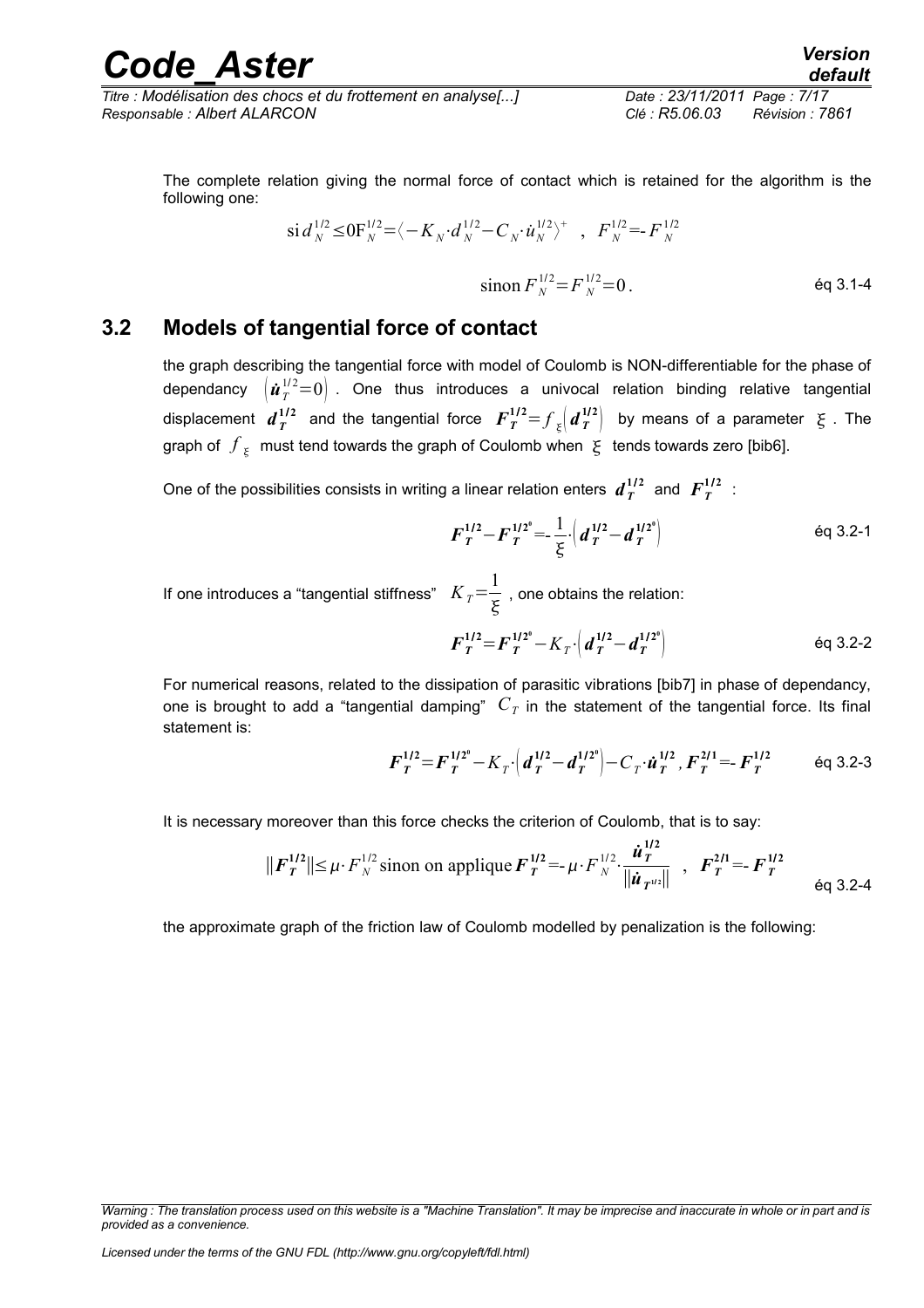*Titre : Modélisation des chocs et du frottement en analyse[...] Date : 23/11/2011 Page : 8/17 Responsable : Albert ALARCON Clé : R5.06.03 Révision : 7861*

 $F_T^{1/2}$  $\mu F_N^{1/2}$  $\dot{u}^{1/2}_{T}$  $K_T$ 

**Appear 3.2-a: Graph of the friction law approached by penalization**

In the case of the extension of the model of Coulomb with the distinction between the adhesion coefficient  $\mu_s$  and the coefficient of friction  $\mu_d$ , the approximate graph of the model becomes:



**Appear 3.2-b: Graph of the alternative of the friction law approached by penalization**

### **4 Types of modelled connections of contact**

<span id="page-7-2"></span>As it was specified in the paragraph [§2.2], the developments presented here relate to the implementation of nonlinear connections with unilateral contact and friction between 1 node and an obstacle or 2 nodes given.

The nodes in contact are supposed to belong to two slender structures of standard beam or to a beam and an indeformable obstacle. The nodes on which will carry the condition of contact are supposed to be carried by the line average one of the beams.

### <span id="page-7-1"></span>**4.1 Connections between a node and an indeformable obstacle**

#### **4.1.1 Connections of contact node on plane obstacle**

<span id="page-7-0"></span>One considers a slender structure represented by elements of type beam. Its displacement is limited in a point by the presence of an obstacle made up of two infinite half-planes in the direction Y (see [Figure 4.1.1-a]).

*Warning : The translation process used on this website is a "Machine Translation". It may be imprecise and inaccurate in whole or in part and is provided as a convenience.*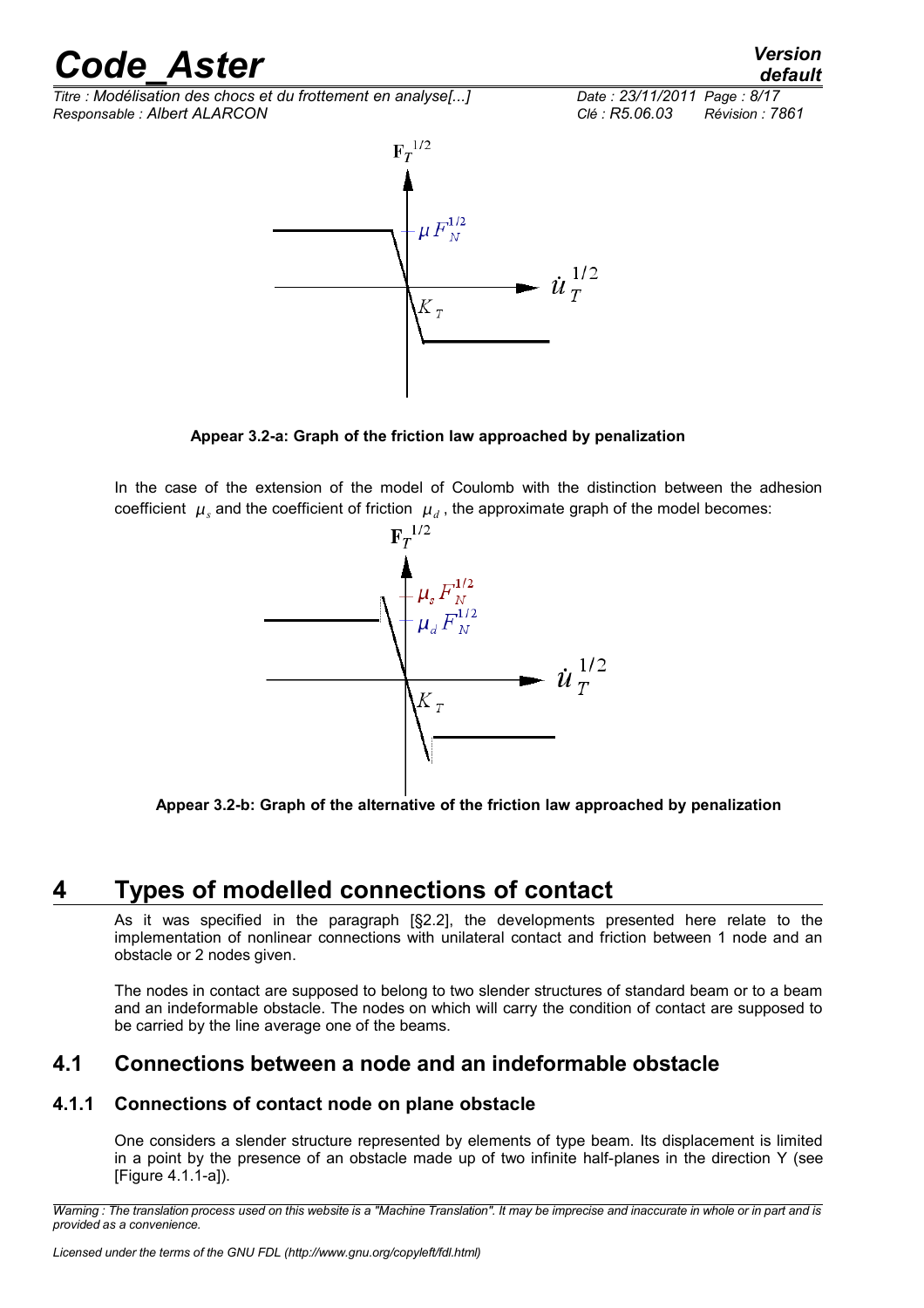*Titre : Modélisation des chocs et du frottement en analyse[...] Date : 23/11/2011 Page : 9/17 Responsable : Albert ALARCON Clé : R5.06.03 Révision : 7861*



**Figure 4.1.1-a : Slender structures with contact node on plane**

to analyze the conditions of contact, one places oneself in the reference perpendicular to the axis *Xloc* , direction of neutral fiber or a generator of the beam. Maybe *NO1* , the node of the connection considered on the beam, the geometry of connection contact node on plane (called PLAN Y in *the Code\_Aster* [bib3]) is described on the figure below.



**Figure 4.1.1-b : Geometry of connection node on plane obstacle**

Are  $\Big|$  Z *Yloc*  $Z_{loc}$ <sup> $\vert$ </sup> the coordinates of the node  $\; NOI \;$  in the reference  $\; \left [ \, Y_{\; loc} , \, Z_{\; loc} \right ] , \;$  the origin of this reference is point ORIG OBST.

The normal distance  $d_N$  in this case, by neglecting rotations of the sections is expressed then by:

$$
d_N = |Y_{loc}| + jeu
$$

the contact in this connection is judicious to take place whatever the shift of  $Z_{loc}$  between two structures.

The normal vector *n* in the reference  $(Y_{loc}, Z_{loc})$  has as components:

$$
n = \begin{pmatrix} \text{sign}(Y_{\text{loc}}) \\ 0 \end{pmatrix}
$$
 eq the 4.1.1-2

other quantities  $\|\pmb{u}_N^-\pmb{F}_N^-\pmb{u}_T^-\|$ ,  $\pmb{F}_T^-\,$  are calculated in a general way as specified with [§3].

*Licensed under the terms of the GNU FDL (http://www.gnu.org/copyleft/fdl.html)*

*Warning : The translation process used on this website is a "Machine Translation". It may be imprecise and inaccurate in whole or in part and is provided as a convenience.*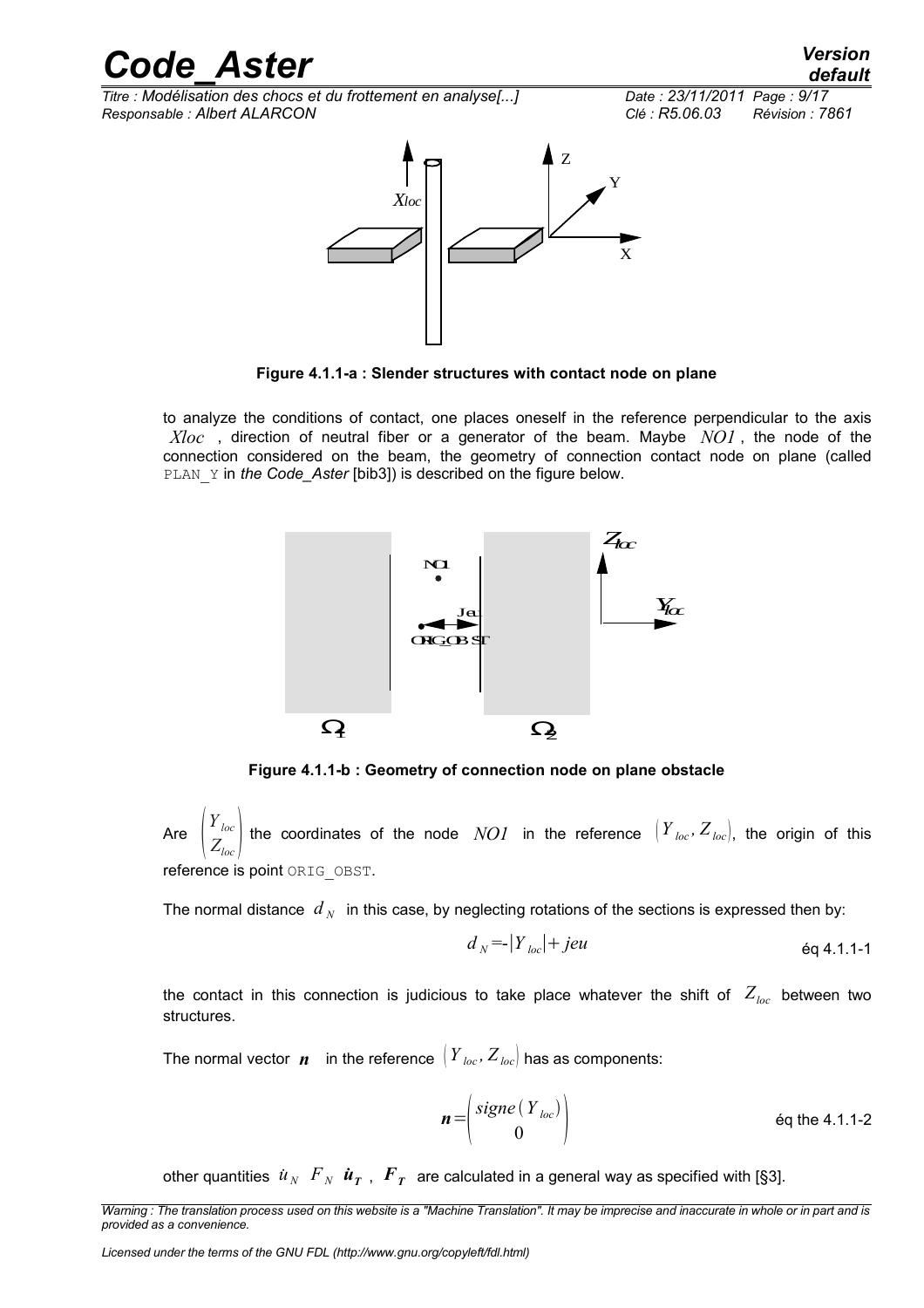*Titre : Modélisation des chocs et du frottement en analyse[...] Date : 23/11/2011 Page : 10/17 Responsable : Albert ALARCON Clé : R5.06.03 Révision : 7861*

#### **4.1.2 Connections of contact node on concave circular obstacle**

<span id="page-9-0"></span>One considers a hurled structure, represented by elements of type beam. Its displacement is limited in a point by the presence of an obstacle made up of a bored infinite plane of a circular hole (see figure below).



**Figure 4.1.2-a : Slender structures with contact node on circular obstacle**

to analyze the conditions of contact, one places oneself in the reference perpendicular to the axis *X*  $_{loc}$ , direction of neutral fiber or a generator of the beam. Are *NO1*, the node of the connection considered, the geometry of the connection of contact node on circle (called CERCLE in *Code\_Aster* [bib3]) is described on the figure below.



**Figure 4.1.2-b : Geometry of connection circular node obstacle**

*Warning : The translation process used on this website is a "Machine Translation". It may be imprecise and inaccurate in whole or in part and is provided as a convenience.*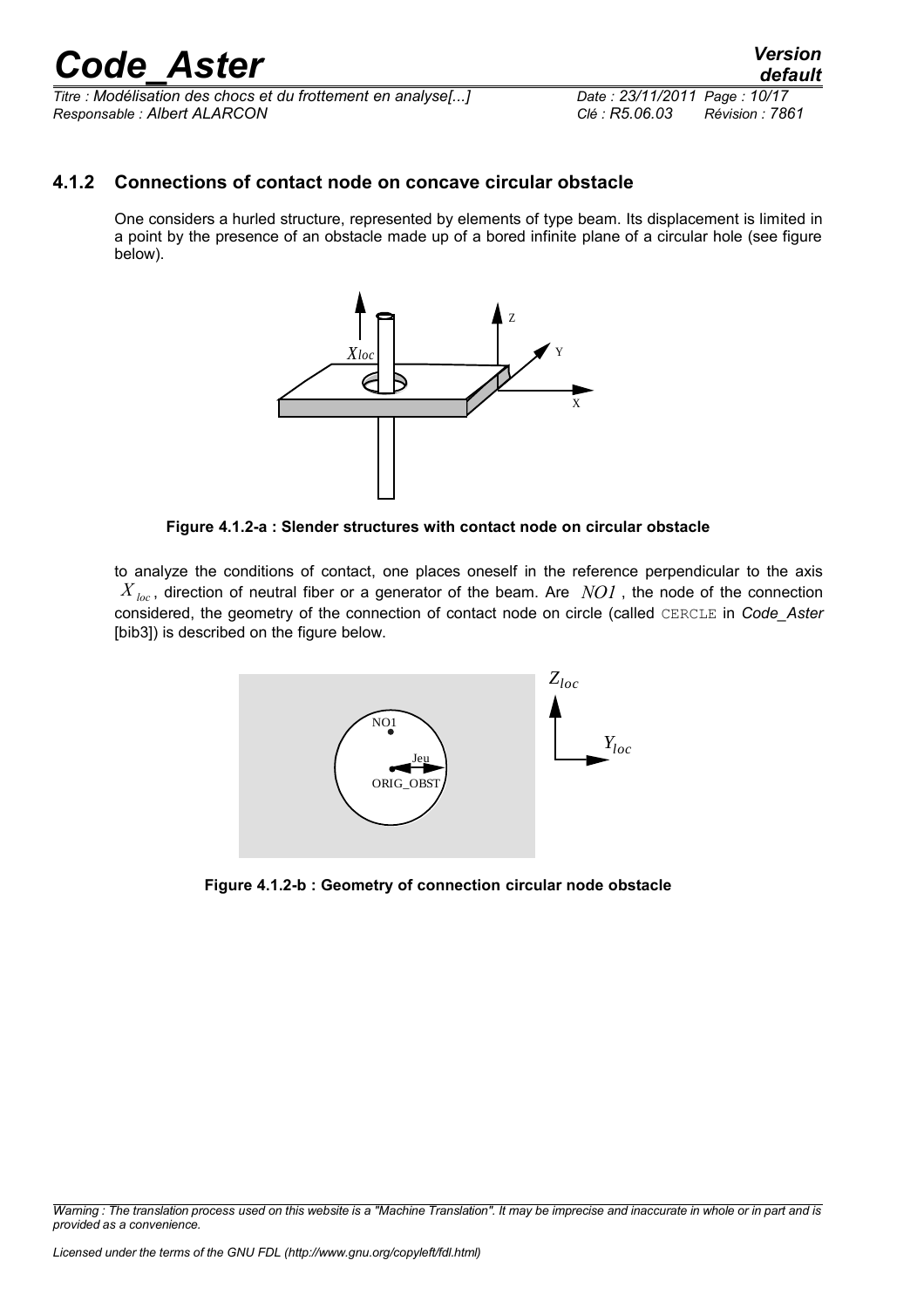*Titre : Modélisation des chocs et du frottement en analyse[...] Date : 23/11/2011 Page : 11/17 Responsable : Albert ALARCON Clé : R5.06.03 Révision : 7861*

*default*

Are  $\bigl | \begin{array}{c} 2 \end{array}$  $\left\{\n \begin{aligned}\n Y_{loc} \\
Z_{loc}\n \end{aligned}\n \right\}$  the coordinates of the node  $\left\{ \begin{aligned}\n NOI \text{ in the reference }\n \left[ \begin{aligned}\n Y_{loc}, Z_{loc}\n \end{aligned}\right],\n \text{of origin ORIG_OBST.}\n \end{aligned}\n \right\}$ 

The normal distance  $d_N$ , by neglecting rotations of the sections is expressed then by:

$$
d_N = \sqrt{\left(Y_{loc} - Y \, ORIG_{\text{obst}}\right)^2 + \left(Z_{loc} - Z \, ORIG_{\text{obst}}\right)^2 + \text{jeu}}
$$

One poses like normal vector  $n$  the vector:

$$
n = \frac{ORIG_{obst} - NOEUD1}{\|ORIG_{obst} - NOEUD1\|}
$$

*jeu* is a strictly positive distance.

The other quantities  $\|u_N\|F_N\| \bm{u_T}$  ,  $\|F_T\|$  are calculated in a general way as specified with [§3].

#### **4.1.3 Connections of contact node on concave obstacle discretized by segments**

<span id="page-10-0"></span>One considers a hurled structure, represented by elements of type beam. Its displacement is limited in a point by the presence of an obstacle made up of a bored infinite plane of a hole of concave form unspecified whom can be discretized in polar coordinates by segments (see figure Ci - below).





Are 
$$
\left\{\n \begin{aligned}\n Y_{loc} \\
Z_{loc}\n \end{aligned}\n \right\}
$$
 the coordinates of the node *NOI* in the reference  $\left(\n Y_{loc}, \n Z_{loc}\n \right)$ , of origin *ORIG\_OBST*.

One searches the facet of contact nearest to the node *NO1* , the normal vector *n* is defined like the direct orthogonal vector with the facet:

*Warning : The translation process used on this website is a "Machine Translation". It may be imprecise and inaccurate in whole or in part and is provided as a convenience.*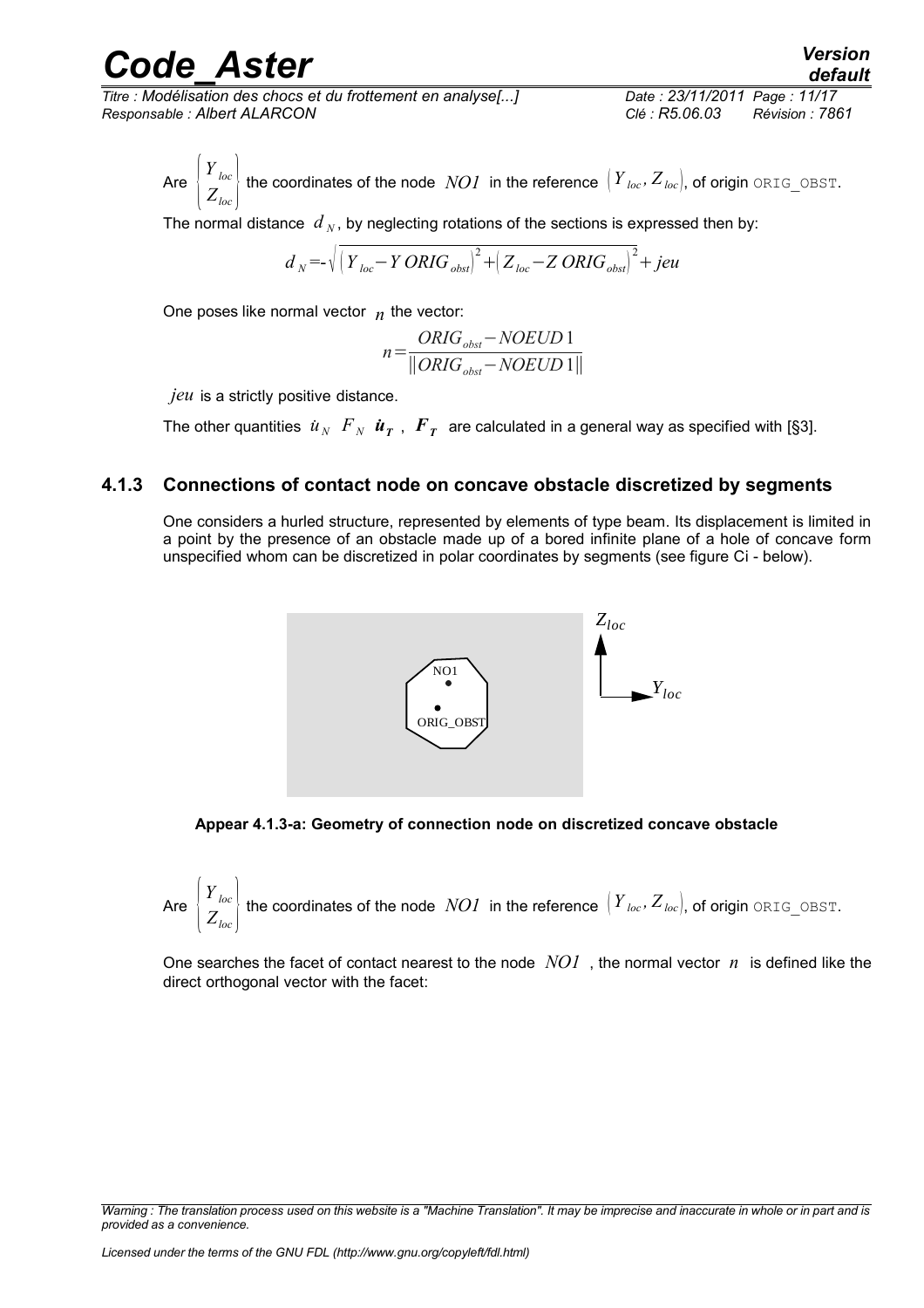*Titre : Modélisation des chocs et du frottement en analyse[...] Date : 23/11/2011 Page : 12/17 Responsable : Albert ALARCON Clé : R5.06.03 Révision : 7861*



Either PNO1 the projection of node NO1 on the facet, the normal distance  $d_N$  in this case is worth:

$$
d_N = (NO1 - PNO1).
$$
 **n**

<span id="page-11-1"></span>The other quantities  $\|\pmb{u}_N\|\pmb{F}_N\|\pmb{u}_T\|$ ,  $\pmb{F}_T\|$  are calculated in a general way as specified with [§3].

### **4.2 Connections between two nodes of two deformable structures**

#### **4.2.1 Connections of plane contact on plane**

<span id="page-11-0"></span>the contacts between assemblies fuel, on the level as of grids of mixture, constitute an example of plane contact on plane (see [Figure 4.2.1-a]).

One thus considers two hurled structures, being able to be modelled by beams of rectangular section on the level as of contact zones.



**Appear 4.2.1-a: Slender structures with plane contact on plane**

to analyze the conditions of contact, one places oneself in the reference perpendicular to the axis  $X_{loc}$ , direction of neutral fiber of the beams. Are *NO1* and *NO2*, the two nodes of the connection considered, the geometry of connection plane contact on plane (called BI\_PLAN\_Y in *Code\_Aster* [bib3]) is described on the figure below.

*default*

*Warning : The translation process used on this website is a "Machine Translation". It may be imprecise and inaccurate in whole or in part and is provided as a convenience.*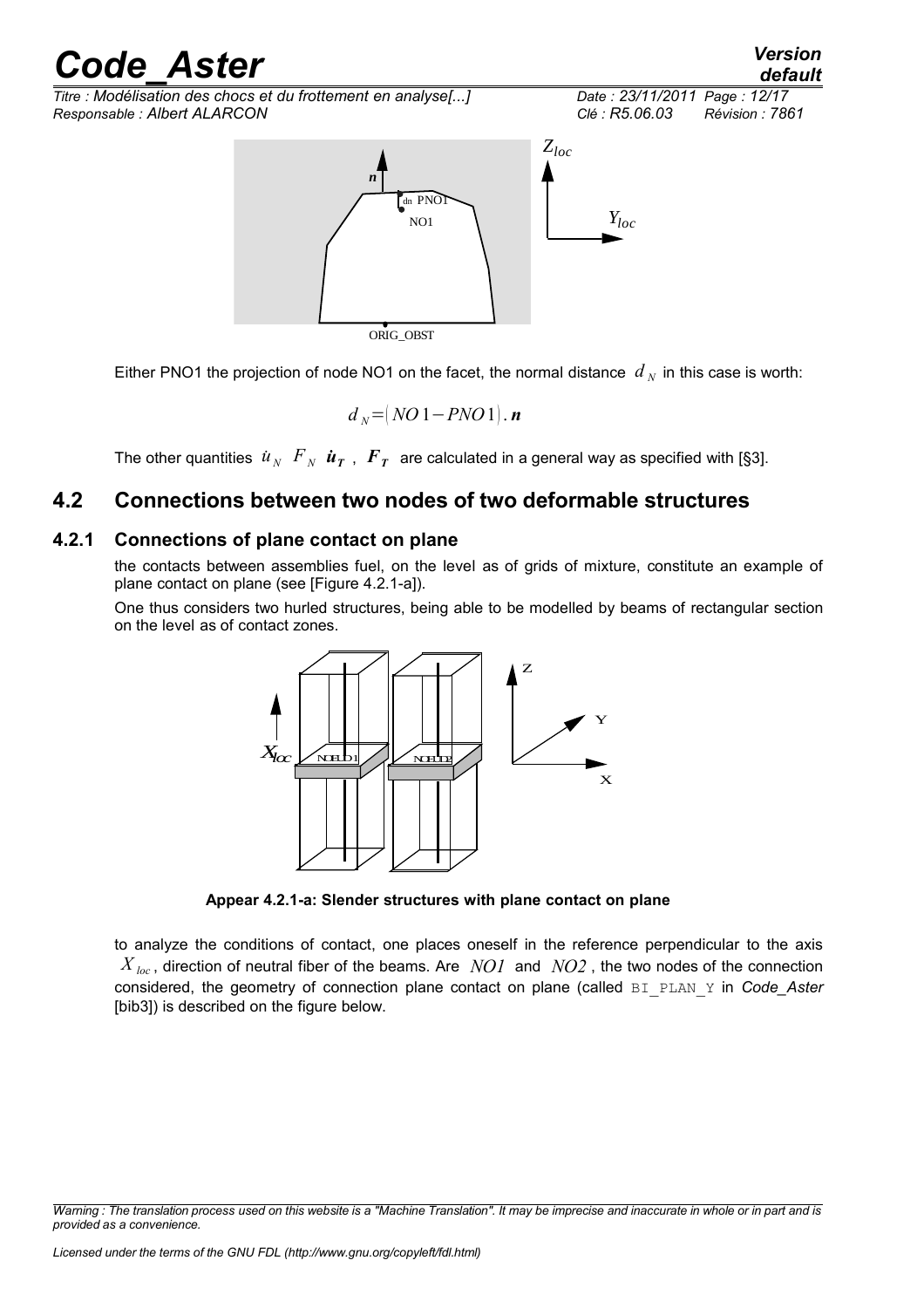*Titre : Modélisation des chocs et du frottement en analyse[...] Date : 23/11/2011 Page : 13/17 Responsable : Albert ALARCON Clé : R5.06.03 Révision : 7861*



**Appear 4.2.1-b: Geometry of connection plane on plane**

Are  $\begin{bmatrix} 1 \\ Z \end{bmatrix}$  $Y^i_{loc}$  $\left\{\frac{Y}{I_{loc}}\right\}$  the coordinates of  $N\!EUDi$  in the reference  $\left\{Y_{loc},Z_{loc}\right\}$  of origin <code>ORIG\_OBST</code>

(ORIG OBST can be provided by the user, by default ORIG OBST is selected like the medium of the nodes *NO1 NO2* .

The normal distance  $\;d_{\,{N}}^{\,1/2}\;$  in this case, by neglecting rotations of the sections is expressed then by:

$$
d_N^{1/2} = |Y_{loc}^1 - Y_{loc}^2| - D_1 - D_2
$$
 \t\t\t\t $\text{Eq 4.2.1-1}$ 

 $\overline{D}_1$  and  $\overline{D}_2$  is strictly positive distances.

The contact in this connection is judicious to take place whatever the shift of  $Z_{loc}$  between two structures.

The normal vector  $\;n^{1/2}\;$  in the reference  $\left(\,Y_{\; loc},Z_{\; loc}\right)$  has as components:

$$
n^{1/2} = \begin{cases} \text{sign}(Y_{loc}^2 - Y_{loc}^1) \\ 0 \end{cases}
$$
 eq the 4.2.1-2

other quantities  $\dot{u}_N^{1/2}$   $F_N^{1/2}$   $\dot{\bm{u}}_T^{1/2}$  ,  $F_T^{1/2}$  are calculated in a general way [§ 2.4].

#### **4.2.2 Connections of contact rings on circle**

<span id="page-12-0"></span>If one considers now two cylinders of circular section, modelled by beam elements. The connection of contact between two nodes of the average lines is supposed to take place between two circles as shown in the figure following:



**Appear 4.2.2-a: Slender structures with contact rings on circle**

One is placed in the reference perpendicular to the axis  $X_{loc}$  parallel with a generator of the cylinders. Are *NŒUD1* and *NŒUD2* , the two nodes of connection considered, the geometry of connection contact rings on circle (called BI\_CERCLE in *Code\_Aster* [bib3]) is described on geometry Ci - below:

*Warning : The translation process used on this website is a "Machine Translation". It may be imprecise and inaccurate in whole or in part and is provided as a convenience.*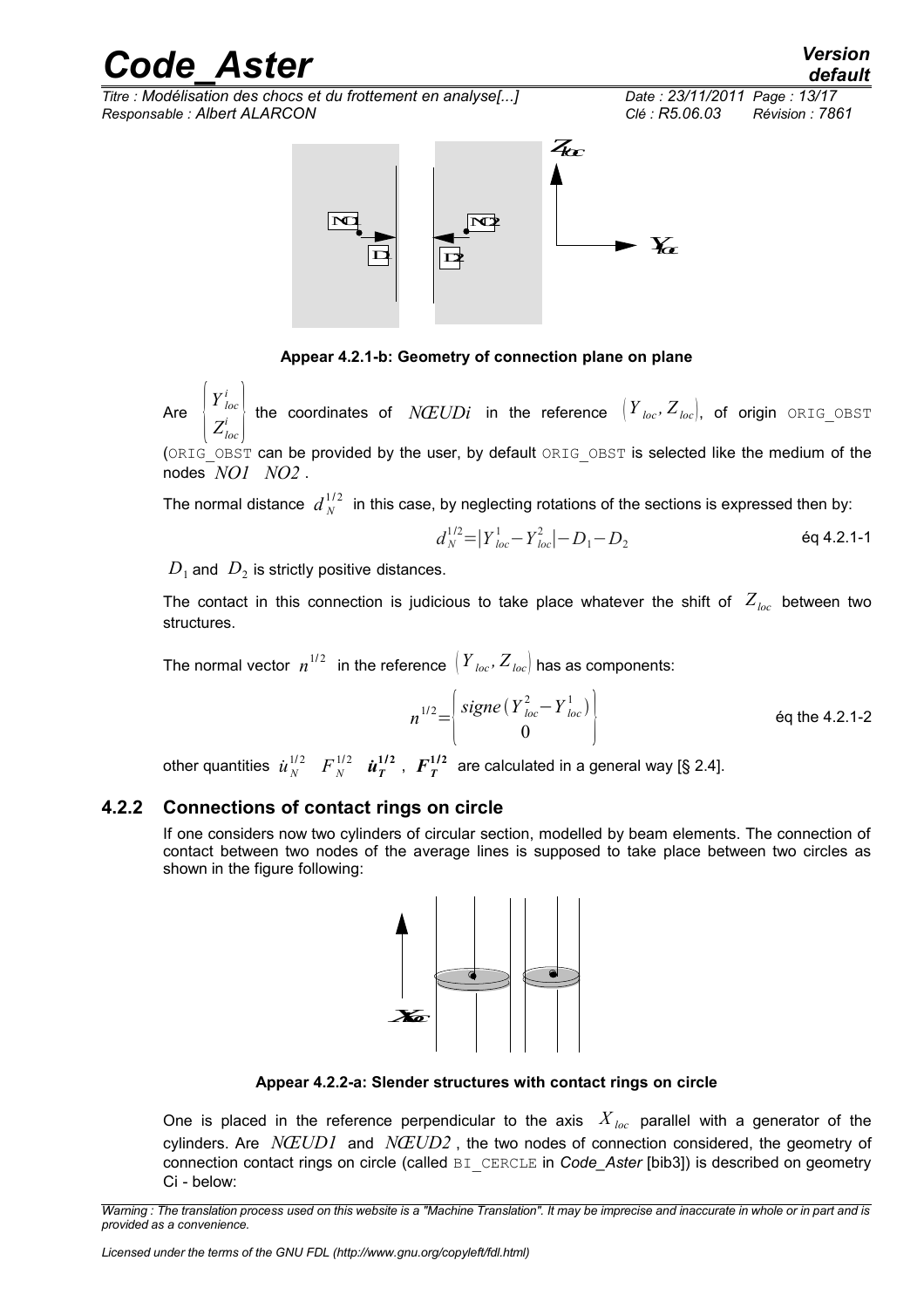*default*

*Titre : Modélisation des chocs et du frottement en analyse[...] Date : 23/11/2011 Page : 14/17*



**Appear 4.2.2-b: Geometry of connection rings on circle**

the normal distance  $\,d_{\,{N}}^{\,1/2}\,$  has as a statement:

$$
d_N^{1/2} = \sqrt{\left(Y_{loc}^1 - Y_{loc}^2\right)^2 + \left(Z_{loc}^1 - Z_{loc}^2\right)^2} - R_1 - R_2
$$

One poses like normal vector of  $\varOmega_1^-$  worms  $\varOmega_2^+$  the vector:

$$
n^{1/2} = \frac{NOEUD2 - NOEUD1}{\|NOEUD2 - NOEUD1\|}
$$

### <span id="page-13-1"></span>**5 Use of the localised nonlinear forces of shock and friction in modal recombination**

the nonlinear forces expressed above are explicit functions of the position and velocity of the nodes to which the conditions of contact relate.

One chooses to use the technique of pseudo-forces to solve the dynamic problem project. If the direct dynamic system is written:

$$
M\ddot{X}_t + C\dot{X}_t + K\,X_t = F_{ext}(t) + F_{choc}(X_t, \dot{X}_t)
$$

The technique of pseudo-forces consists in projecting on the basis of linear system and maintaining the forces nonlinear with the second member.

The dynamic system project takes the shape:

$$
\boldsymbol{\Phi}^t \boldsymbol{M} \boldsymbol{\Phi} \boldsymbol{\ddot{\eta}}_t + \boldsymbol{\Phi}^t \boldsymbol{C} \boldsymbol{\Phi} \boldsymbol{\dot{\eta}}_t + \boldsymbol{\Phi}^t \boldsymbol{K} \boldsymbol{\Phi} \boldsymbol{\eta}_t = \boldsymbol{\Phi}^t \boldsymbol{\Phi}_{ext}(t) + \boldsymbol{\Phi}^t \boldsymbol{\Phi}_{choc}(\boldsymbol{\Phi} \boldsymbol{\eta}_t, \boldsymbol{\Phi} \boldsymbol{\dot{\eta}}_t)
$$

The problem project is integrated numerically by an explicit diagram.

<span id="page-13-0"></span>Recommendations are given in [U2.06.04] for the choice of this base.

### **6 Accuracy on the use of the non- linearities of shock with friction**

*Warning : The translation process used on this website is a "Machine Translation". It may be imprecise and inaccurate in whole or in part and is provided as a convenience.*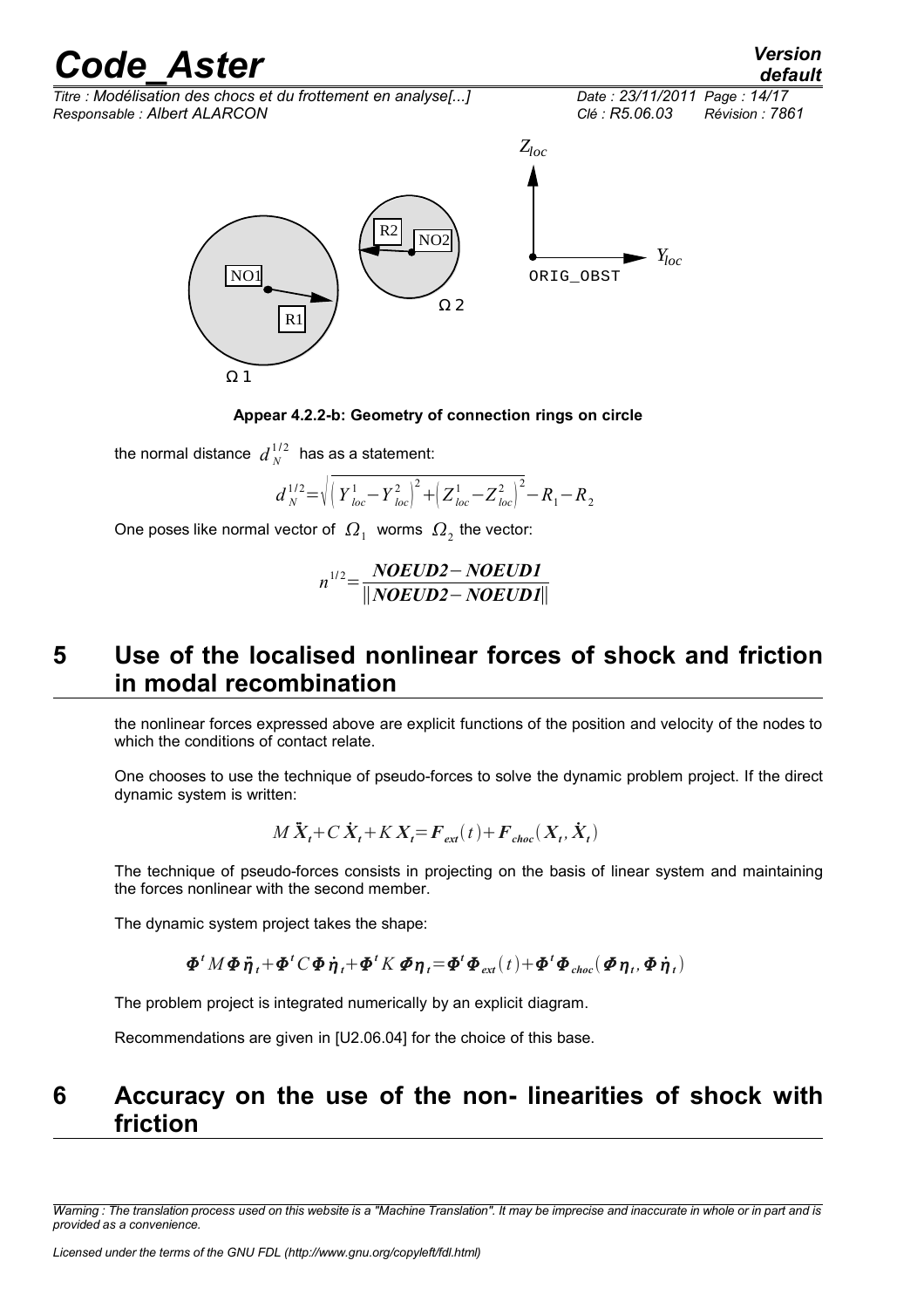*Titre : Modélisation des chocs et du frottement en analyse[...] Date : 23/11/2011 Page : 15/17 Responsable : Albert ALARCON Clé : R5.06.03 Révision : 7861*

PLAN\_Y, PLAN\_Z OT CERCLE

non-linearities of shock between a structure and an obstacle or two structures were introduced into the algorithms of modal recombination of *Code\_Aster* : an algorithm of Eulerian of order 1 and Devogelaere of order 4 [bib4] [R5.06.04].

These algorithms are used by the operator DYNA TRAN MODAL [bib1], [U4.54.03]. The type of connection of shock between the two nodes is specified by a specific command: DEFI\_OBSTACLE [U4.21.07].

### **6.1 Definition of the type of connection of shock**

<span id="page-14-1"></span>the type of connection of shock is a generic notion, which does not comprise any physical information like a distance or unspecified dimension. The type of connection specifies simply the geometrical form of connection considered.

The types of connection with shock with two nodes accepted by the command DEFI\_OBSTACLE are described by the following key words:



**Appear 6.1-a: Geometries of connections of shock**

<span id="page-14-0"></span>prefix BI specifies that it is about a connection with two nodes.

#### **6.2 Definition of the local coordinate system for the conditions of contact**

the treated structures, being regarded as cylindrical slender (circular or rectangular section), are modelled by beam elements. The contact is treated, as one saw with [§3.1] and [§3.2] in a plane perpendicular to the direction  $X_{loc}$  of the generator of the cylinders.

*Warning : The translation process used on this website is a "Machine Translation". It may be imprecise and inaccurate in whole or in part and is provided as a convenience.*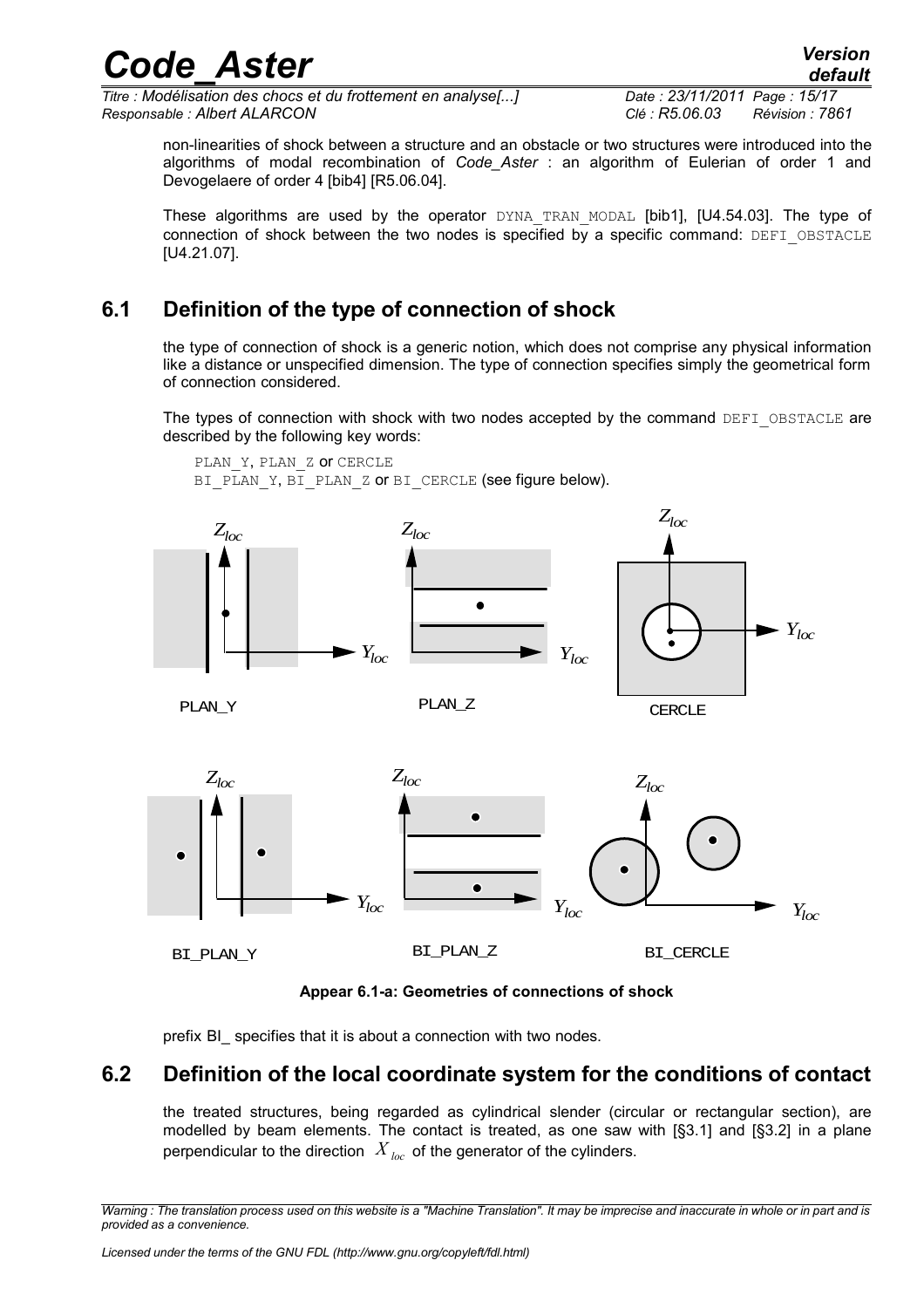*Titre : Modélisation des chocs et du frottement en analyse[...] Date : 23/11/2011 Page : 16/17 Responsable : Albert ALARCON Clé : R5.06.03 Révision : 7861*

*default*

To define this change of reference completely, a local coordinate system is introduced  $(X_{loc}, Y_{loc}, Z_{loc})$ 

The vector  $X_{loc}$  is the vector with 3 components provided behind the key word NORM\_OBST.

Using the first two nautical angles, one passes in a single way of the total reference  $(X, Y, Z)$  to a reference having *X loc* like first basic vector (see [Figure 6.2-a] Ci - afterwards). The third rotation whose angle is provided behind key word ANGL VRIL gives a single correspondence between the principal reference and the local coordinate system.

#### **Note :**

*the directional sense of this local coordinate system is important because it is in this reference that the conditions of contact are analyzed, and are provided the local positions of the nodes of shock.*



#### **Appear 6.2-a: Rotations defining the local coordinate system**

operand ORIG OBST makes it possible to define the origin of the local coordinate system  $\langle$  *Orig*,  $X_{loc}$ ,  $Y_{loc}$ ,  $Z_{loc}$   $]$ . This operand is optional and in theory will not be used in the case as of shocks between two nodes. The code considers whereas the origin is located in the middle of the segment connecting the two nodes.

#### **6.3 Definition of the nodes of connections**

<span id="page-15-2"></span>One specifies, behind key word NOEU 1 and NOEU 2, the names of the two nodes of the structures on which will carry the conditions of shock. If it is about a connection between a node and an obstacle, only NOEU 1 is indicated.

#### **6.4 Definition of dimensions characteristic of the sections**

<span id="page-15-1"></span>operand JEU is used for the conditions of contact between a node and an obstacle.

Operands  $\text{DIST 1}$  and  $\text{DIST 2}$  make it possible to specify dimensions characteristic of the sections of structures surrounding the nodes of shock. In the plane case as of connections on plane, they are the thickness of matter surrounding the node of shock in the direction considered.

In the case of connections rings on circle, it acts of radius of the sections surrounding the nodes of shock.

### **6.5 Definition of the parameters of contact**

<span id="page-15-0"></span>the parameters stiffness and damping of shock were introduced with the §3.1 and §3.2, one specifies the key words here making it possible to define them for a given connection.

*Warning : The translation process used on this website is a "Machine Translation". It may be imprecise and inaccurate in whole or in part and is provided as a convenience.*